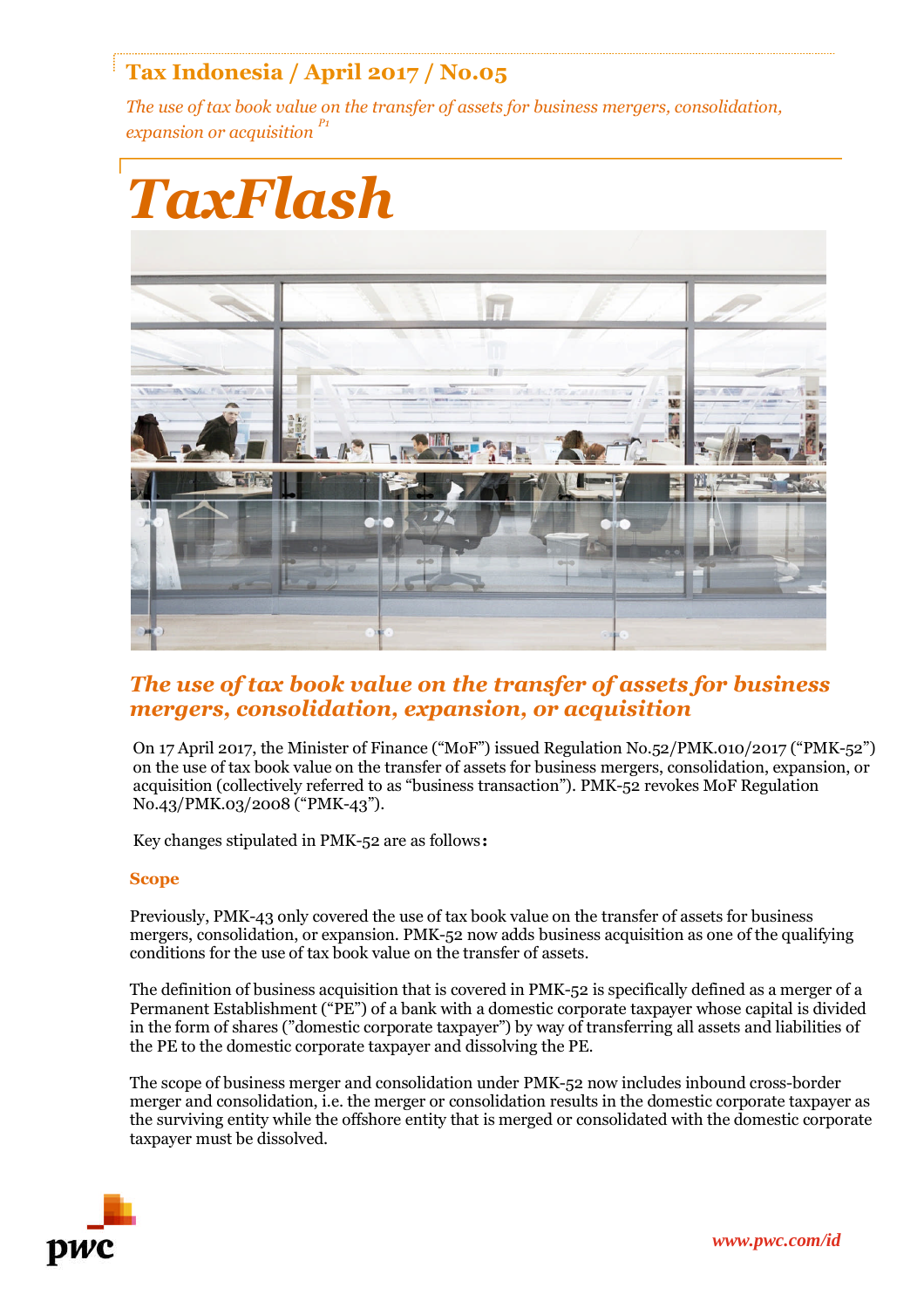Nevertheless, this cross-border merger or consolidation can only be carried out once the legal regulatory framework is available.

PMK-52 now only requires that the surviving entity for the qualifying merger must be the one having no or the least tax loss. Commercial loss status is no longer considered under PMK-52.

The scope of a qualifying business expansion under PMK-52 also adds spin-offs of a Syariah business unit in order to fulfil a business spin-off obligation as required by law. No Initial Public Offering is required for this type of Syariah spin-off transaction.

# **Requirements**

The application requirements are similar, as follows:

- 1. The application is filed within six months after the effective date of the business transaction by attaching the reason and purpose of the business transaction;
- 2. Fulfilling the business purpose test; and
- 3. Obtaining a tax clearance letter (*Surat Keterangan Fiskal*/"SKF") for each of the relevant domestic corporate taxpayers or PE - *changed*

Previously, the third requirement above required all relevant taxpayers to settle all of their tax payable. This requirement is also required under the application of a SKF. Although it seems that this is only a partial change to the process, this means that there are now two separate applications that need to be conducted by the taxpayer, i.e. SKF application prior to the application of the use of tax book value on the transfer of assets for business transactions. Please refer to Director General of Tax ("DGT") Regulation No. PER-32/PJ/2014 for the latest regulation on the requirements to apply for a SKF.

#### **Asset sale restriction**

Assets that are approved to be transferred using tax book value cannot be transferred to another party within two years after the effective date of the business transaction, except if it is carried out as part of increasing the company's efficiency. PMK-52 now clarifies that the scope of this restriction only applies to fixed assets.

PMK-52 now requires the taxpayer to apply for an approval if they want to transfer the assets as part of increasing the company's efficiency. Previously, the taxpayer was only required to submit a written statement, and no approval process was stipulated.

Failure to apply for an approval within the timeline or receiving a rejection on the application will result in a revocation of the tax book value approval and the transfer value of the assets will be recalculated using market value.

The timeline, template, and document requirement for the approval request is similar to the previous written statement stipulated under PMK-43. The request must be submitted within one month after the transfer of the assets.

# *Procedures*

In the case of incomplete application, the DGT can ask taxpayer to complete the documents within 15 working days after the application is received. Taxpayer needs to respond within five working days, and thus the DGT will not process the application nor issue any decision. In this case, the taxpayer may reapply.

The DGT issues an approval or rejection decision to the taxpayer within one month after the complete application is received, otherwise the application is deemed approved and DGT must issue an approval within five working days after the one month deadline.

# **Permanent Establishment dissolution**

As required under a qualifying business acquisition, the PE of the bank must be dissolved within two years after the effective date of the business acquisition by way of obtaining a Financial Services Authority (*Otoritas Jasa Keuangan*/"OJK") decree on the business licence revocation of the PE.

This two year deadline can be extended for another year with the approval of the DGT if there are unexpected circumstances beyond the taxpayer's power. This approval must be requested within one month prior to the two year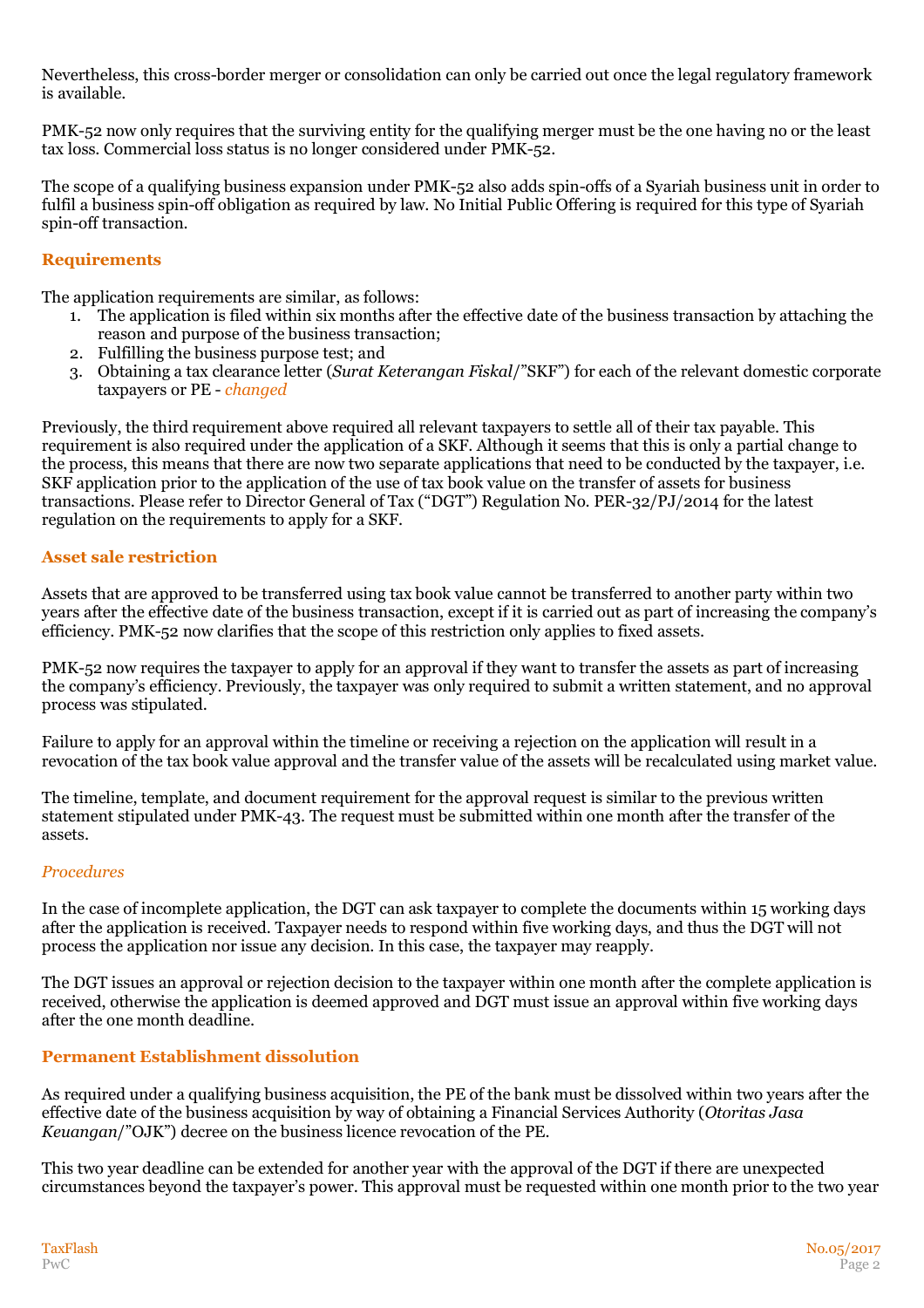deadline and the taxpayer must have already applied for the preparation of the business licence revocation to the OJK prior to the two year deadline.

Failure to apply for an approval within the timeline or receiving a rejection on the application will result in a revocation of the tax book value approval and the transfer value of the assets will be recalculated using market value.

The procedures and consequences of this application process are similar to the application under asset sale restriction above.

#### **Limitation under cross-border mergers and consolidations**

The surviving taxpayer under a qualifying cross-border merger or consolidation cannot claim deduction for any offshore tax or other charges payable by the offshore entity.

#### **Monthly corporate tax instalments**

The monthly corporate tax instalments of the surviving taxpayer of a qualifying merger, consolidation or acquisition must not be lower than the total instalment amounts of the relevant entities prior to the merger, consolidation or acquisition. While the total instalment amounts of the relevant entities after a qualifying expansion must not be lower than the instalment amount of the entity prior to the expansion.

PMK-52 clarifies that this requirement is applicable until the annual Corporate Income Tax Return (for the year where the business transaction took place) is submitted.

#### **Transitional provisions**

Application to use tax book value on the asset transfer under business transactions which took place up to 31 December 2016 will still be processed under PMK-43. PMK-52 will be applicable to process applications for business transactions which take place starting 1 January 2017.

The detailed provisions for application procedures and issuance of the decisions will be further regulated under a DGT regulation.